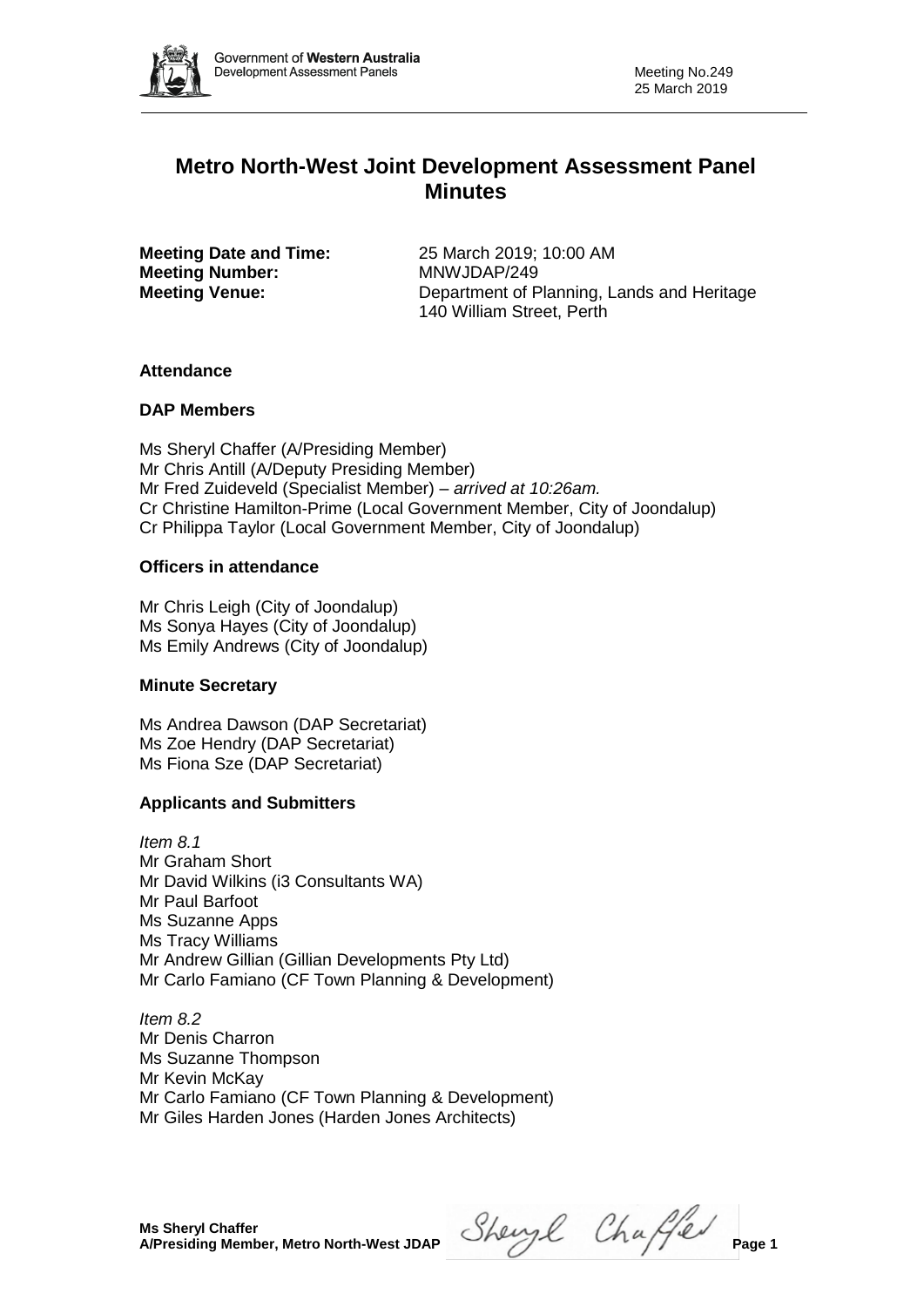

# **Members of the Public / Media**

There were 22 members of the public in attendance.

Ms Tyler Brown from Community News was in attendance.

# **1. Declaration of Opening**

The A/Presiding Member declared the meeting open at 10:26am on 25 March 2019 and acknowledged the past and present traditional owners and custodians of the land on which the meeting was being held.

The A/Presiding Member announced the meeting would be run in accordance with the DAP Standing Orders 2017 under the *Planning and Development (Development Assessment Panels) Regulations 2011*.

The A/Presiding Member advised that in accordance with Section 5.16 of the DAP Standing Orders 2017 which states *'A person must not use any electronic, visual or audio recording device or instrument to record the proceedings of the DAP meeting unless the Presiding Member has given permission to do so.',* the meeting would not be recorded.

### **2. Apologies**

Ms Karen Hyde (Presiding Member)

### **3. Members on Leave of Absence**

DAP Member, Ms Karen Hyde has been granted leave of absence by the Director General for the period of 30 January 2019 to 28 March 2019 inclusive.

### **4. Noting of Minutes**

DAP members noted that signed minutes of previous meetings are available on the [DAP website.](https://www.dplh.wa.gov.au/about/development-assessment-panels/daps-agendas-and-minutes)

### **5. Declaration of Due Consideration**

All members declared that they had duly considered the documents.

Cr Philippa Taylor declared that she was not familiar with the substance relating to a late written submission from a member of public received for Item 8.2.

# **6. Disclosure of Interests**

Nil

**Ms Sheryl Chaffer**<br>A/Presiding Member, Metro North-West JDAP Sherry Chafel Page 2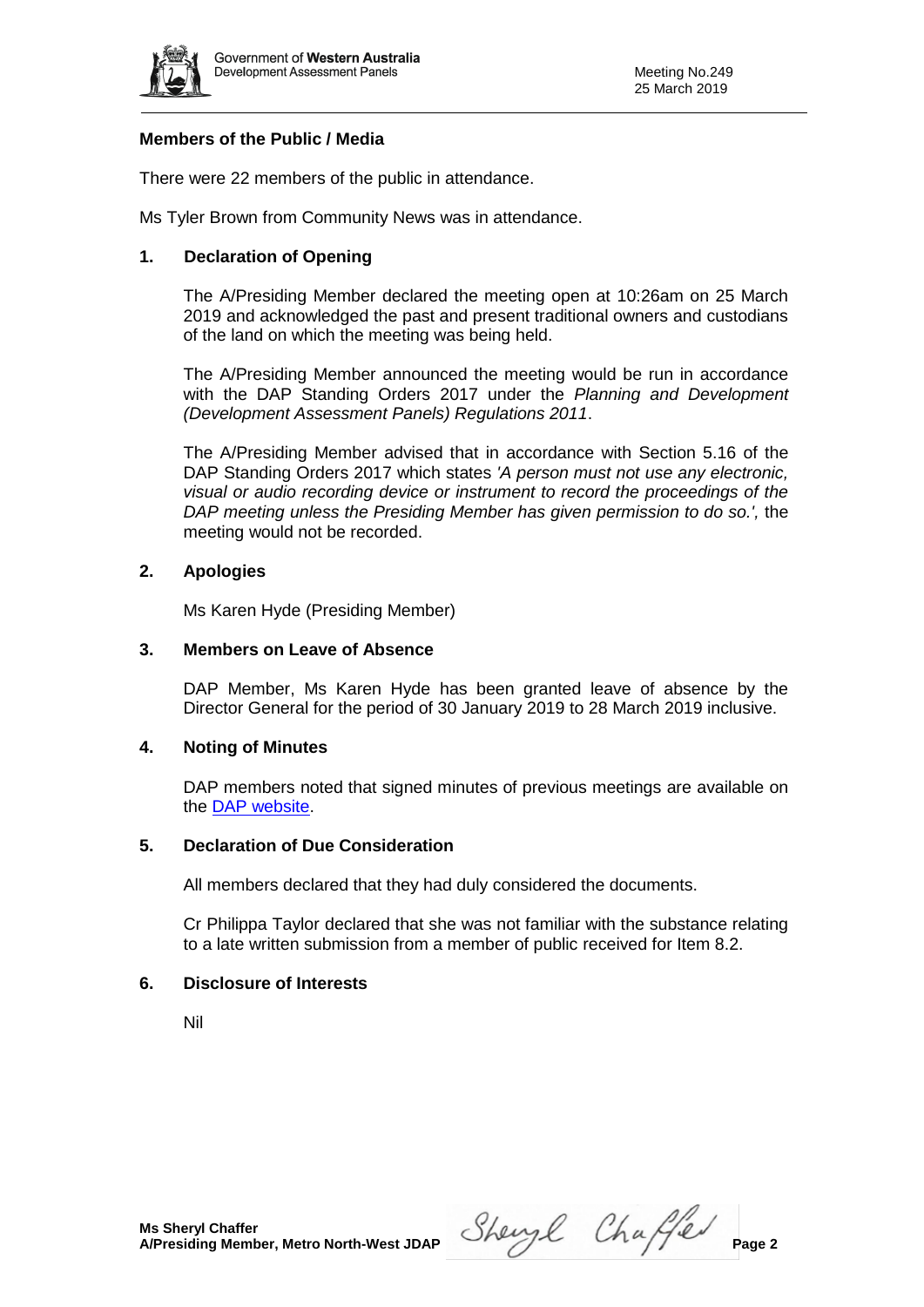

### **7. Deputations and Presentations**

*The A/Presiding Member advised that panel members may refer to technical devices, such as phones and laptops, throughout the meeting to assist them in considering the information before them.*

- **7.1** Mr Graham Short addressed the DAP against the application at Item 8.1 and responded to questions from the panel.
- **7.2** Mr David Wilkins (i3 Consultants WA) addressed the DAP against the application at Item 8.1 and responded to questions from the panel.
- **7.3** Mr Paul Barfoot on behalf of Mr Ashley Walsh addressed the DAP against the application at Item 8.1.
- **7.4** Ms Suzanne Apps on behalf of Mr Paul Secomb and Ms Lorna Mountford addressed the DAP against the application at Item 8.1.
- **7.5** Ms Tracy Williams on behalf of Mr Peter and Ms Shona Grigor addressed the DAP against the application at Item 8.1.
- **7.6** Mr Carlo Famiano (CF Town Planning & Development) addressed the DAP in support of the application at Item 8.1 and responded to questions from the panel.
- **7.7** Mr Chris Leigh (City of Joondalup) addressed the DAP in relation to the application at Item 8.1 and responded to questions from the panel.

### *The presentations at Item 7.1 – 7.7 were heard prior to the application at Item 8.1.*

- **7.8** Mr Denis Charron addressed the DAP against the application at Item 8.2.
- **7.9** Ms Suzanne Thompson addressed the DAP against the application at Item 8.2 and responded to questions from the panel.
- **7.10** Mr Kevin McKay addressed the DAP against the application at Item 8.2.
- **7.11** Mr Carlo Famiano (CF Town Planning & Development) addressed the DAP in support of the application at Item 8.2 and responded to questions from the panel.
- **7.12** Mr Giles Harden Jones (Harden Jones Architects) addressed the DAP in support of the application at Item 8.2 and responded to questions from the panel.
- **7.13** Mr Chris Leigh (City of Joondalup) addressed the DAP in relation to the application at Item 8.2 and responded to questions from the panel.

*The presentations at Items 7.8 - 7.13 were heard prior to the application at Item 8.2.* 

**8. Form 1 – Responsible Authority Reports – DAP Application**

**A/Presiding Member, Metro North-West JDAP** Shevyl Chaffeld Page 3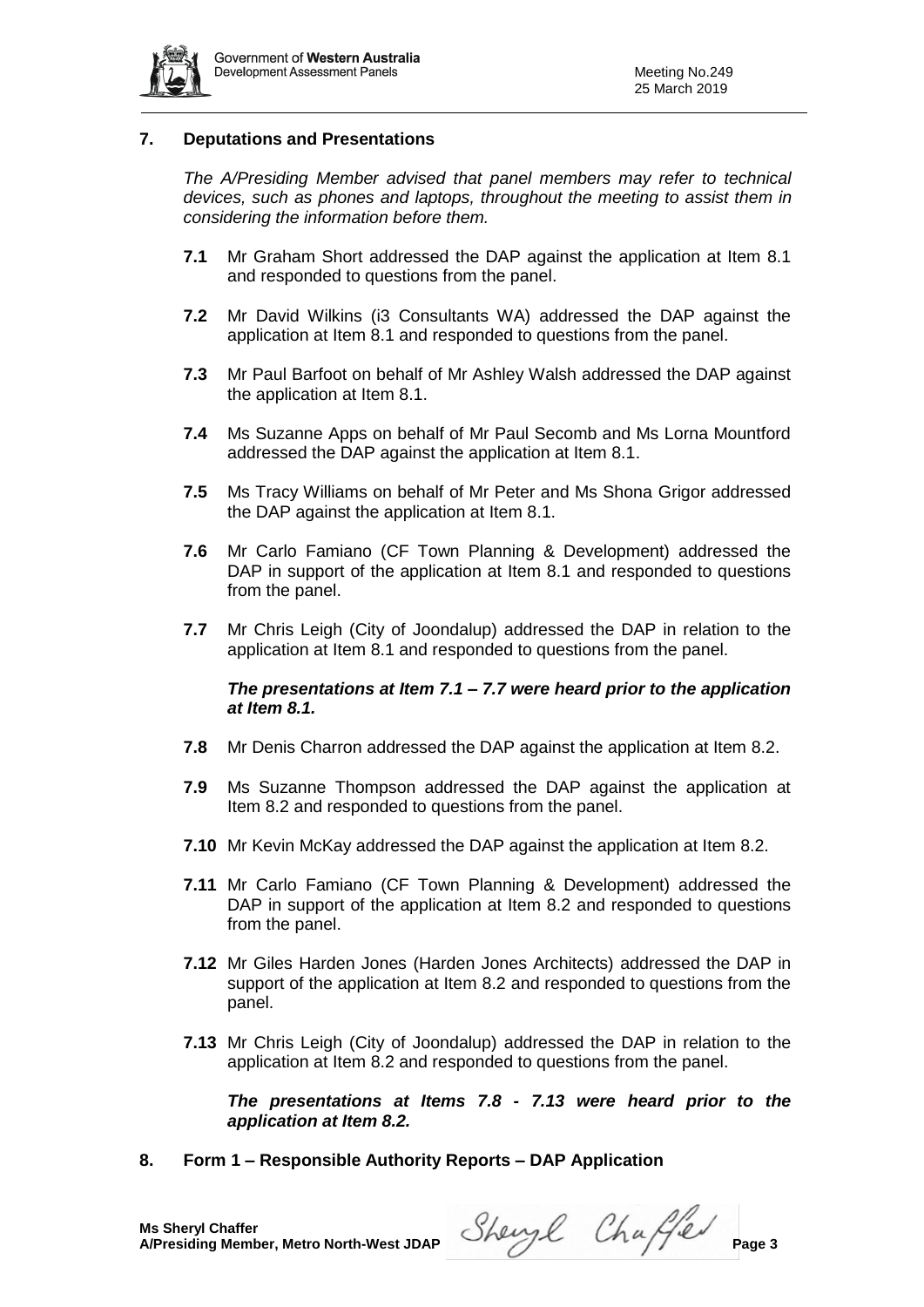

| 8.1 | <b>Property Location:</b>       | Lots 28 & 29 (82 & 80) Trailwood Drive,<br>Woodvale |
|-----|---------------------------------|-----------------------------------------------------|
|     | <b>Development Description:</b> | Proposed Development of 12 apartments               |
|     | Applicant:                      | <b>Gillian Developments Pty Ltd</b>                 |
|     | Owner:                          | Mr Andrew Gillian, Gillian Developments Pty Ltd     |
|     | Responsible Authority:          | City of Joondalup                                   |
|     | DAP File No:                    | DAP/18/01518                                        |
|     |                                 |                                                     |

# **REPORT RECOMMENDATION**

**Moved by:** Cr Philippa Taylor **Seconded by:** Cr Christine Hamilton-Prime

That the Metro North-West JDAP resolves to:

**Approve** DAP Application reference DAP/18/01518 and accompanying plans (Attachment 3) in accordance with Clause 68 of the *Planning and Development (Local Planning Schemes) Regulations 2015*, the *Metropolitan Region Scheme* and the City of Joondalup *Local Planning Scheme No*. 3 subject to the following conditions:

- 1. This approval relates to the 12 multiple dwelling development only and development shall be undertaken in accordance with the approved plan(s), any other supporting information and conditions of approval. It does not relate to any other development on the lot.
- 2. The lots included within the application shall be granted approval for amalgamation prior to commencement of development and amalgamation concluded prior to occupancy certification.
- 3. All development shall be contained within the property boundaries.
- 4. All stormwater shall be collected on-site and disposed of in a manner acceptable to the City.
- 5. The parking areas, driveway and crossover are to be designed and constructed to the satisfaction of the City prior to occupation of the development, and thereafter maintained to the satisfaction of the City.
- 6. The car parking bays, driveways and access points shown on the approved plans are to be designed, constructed drained and marked in accordance with the Australian Standard for Off-street Car Parking (AS/NZS2890.1 2004), Offstreet Parking for People with Disabilities (AS/NZS2890.6 209) and Off-street Commercial Vehicle Facilities (AS2890.2:2002), prior to the occupation of the development. These bays are to be thereafter maintained to the satisfaction of the City.
- 7. A Construction Management Plan being submitted and approved prior to the commencement of development. The management plan shall detail how it is proposed to manage:
	- all forward works for the site:
	- the delivery of materials and equipment to the site:
	- the storage of materials and equipment on the site;
	- the parking arrangements for the contractors and subcontractors;
	- the management of dust during the construction process;

**A/Presiding Member, Metro North-West JDAP** Shevyl Chaffeld Page 4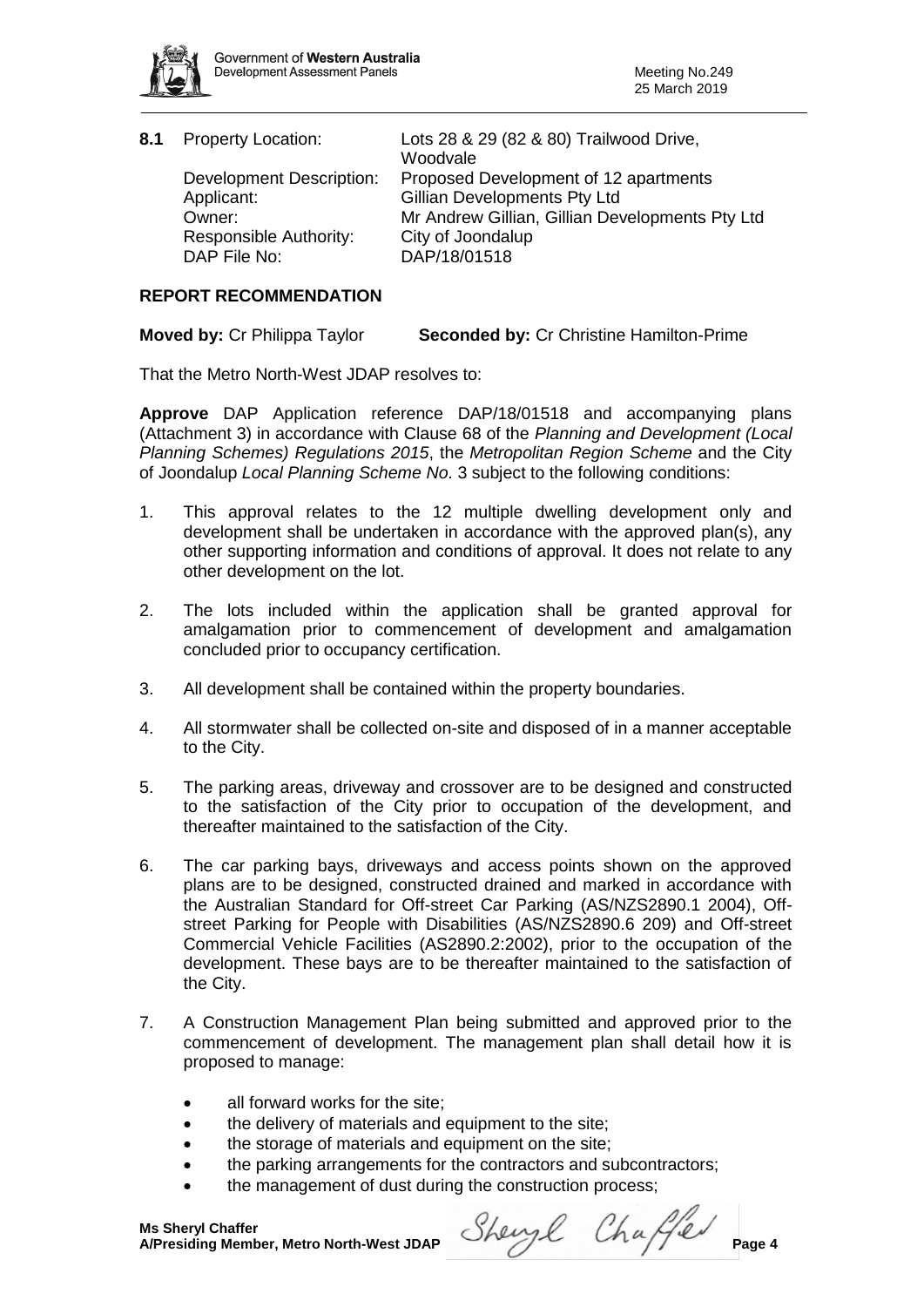

• other matters likely to impact on the surrounding properties;

and works shall be undertaken in accordance with the approved Construction Management Plan.

- 8. Any bicycle parking facilities provided should be designed in accordance with the Australian Standard for Off-street Car parking – Bicycles (AS2890.3-1993). If the development is to include bicycle parking, details of bicycle parking area(s) shall be provided to and approved by the City prior to the commencement of construction.
- 9. Lighting shall be installed along all driveways and pedestrian pathways and in all common service areas prior to the development first being occupied, to the satisfaction of the City. A lighting plan shall be submitted to the City for approval prior to the commencement of construction.
- 10. A detailed landscaping plan shall be submitted to, and approved by, the City prior to the commencement of development. The plan is to address the applicable deemed-to-comply requirements and/or design principles of Clause 6.3.2 of the Residential Design Codes, indicate the proposed landscaping treatment(s) of the subject site and the adjoining road verge(s), and shall:
	- Be drawn at an appropriate scale of either 1:100, 1:200 or 1:500;
	- Provide all details relating to paving, treatment of verges and tree planting in the car park;
	- Show spot levels and/or contours of the site;
	- Indicate any natural vegetation to be retained and the proposed manner in which this will be managed;
	- Be based on water sensitive urban design principles to the satisfaction of the City;
	- Be based on Designing out Crime principles to the satisfaction of the City; and
	- Show all irrigation design details.
- 11. Landscaping and reticulation shall be established in accordance with the approved landscaping plan, Australian Standards and best trade practice prior to the development first being occupied and thereafter maintained to the satisfaction of the City.
- 12. Prior to occupation of the dwellings, each dwelling shall be provided with an adequate area for clothes drying facilities that is screened from view from the street to the satisfaction of the City.
- 13. Any roof mounted or freestanding plant or equipment such as air conditioning units, satellite dishes or radio masts to be located and screened so as not to be visible from beyond the boundaries of the development site, prior to the occupation of the building(s) to the satisfaction of the City.
- 14. Boundary walls and retaining walls shall be of a clean finish and made good to the satisfaction of the City.
- 15. The infill to the front fencing, as indicated on the approved plans, shall be visually permeable (as defined in the Residential Design Codes).

**A/Presiding Member, Metro North-West JDAP** Shevyl Chaffeld Page 5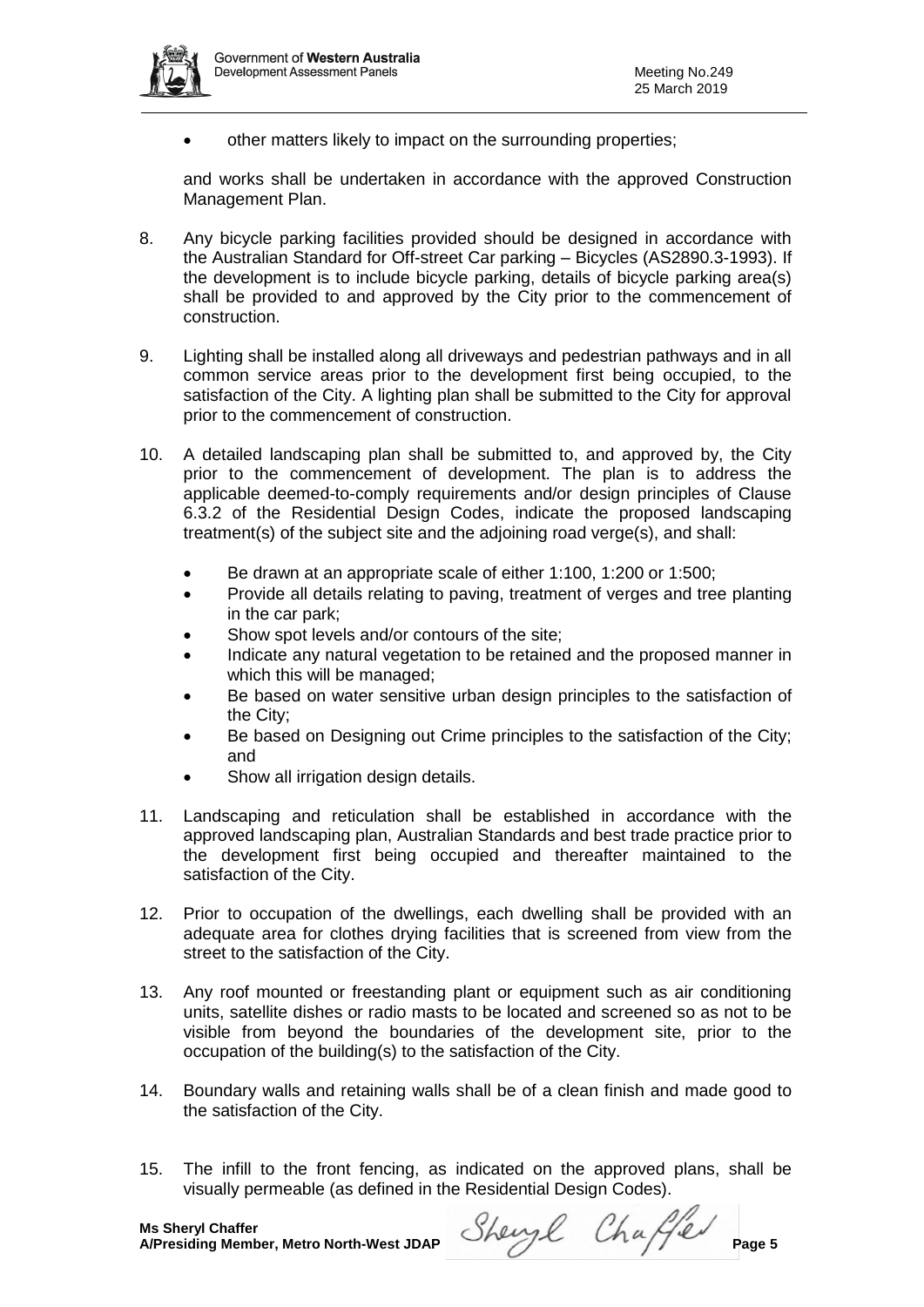

- 16. The on-site visitor bays shall be marked and permanently made available for visitor parking and shall remain accessible to visitors, being free of any access gate.
- 17. The verge adjacent to the lot(s) shall be landscaped to the specifications and satisfaction of the City and shall include the retention of existing street trees and provision of new street trees as indicated on the approved plans.
- 18. The existing crossovers are to be removed and the verge made good to the satisfaction of the City prior to occupation of the development.

# **Advice Notes**

- 1. Any existing footpath and kerbing are to be retained and protected during construction of the development and are not to be removed or altered for the purposes of a vehicle crossover. Should the footpath/kerb be damaged during the construction of the development, it is required to be reinstated to the satisfaction of the City.
- 2. The applicant/owner is advised that verge treatments are required to comply with the City's Street Verge Guidelines. A copy of the Guidelines can be obtained at<https://www.joondalup.wa.gov.au/verge-treatments/>
- 3. The City encourages the applicant/owner to incorporate materials and colours to the external surface of the development, including roofing, that have low reflective characteristics to minimise potential glare from the development impacting the amenity of the adjoining or nearby neighbours.
- 4. The Development is to comply with *Environmental Protection Act 1986* and the *Environmental Protection (Noise) Regulations 1997*."

### **AMENDING MOTION 1**

**Moved by:** Cr Philippa Taylor **Seconded by:** Cr Christine Hamilton-Prime

That a new Condition 19 be added to read as follows:

*19. The schedule of colours and materials as submitted for all exterior parts of the development (including retaining walls) shall be approved by the City prior to the commencement of development. Development shall be in accordance with the approved schedule and all external materials and finishes shall be maintained to a high standard, including being free of vandalism.*

### **The Amending Motion was put and CARRIED UNANIMOUSLY.**

**REASON:** To formalise approval and implementation of the submitted schedule and ongoing maintenance of the development.

**AMENDING MOTION 2**

**A/Presiding Member, Metro North-West JDAP** Shevyl Chaffeld Page 6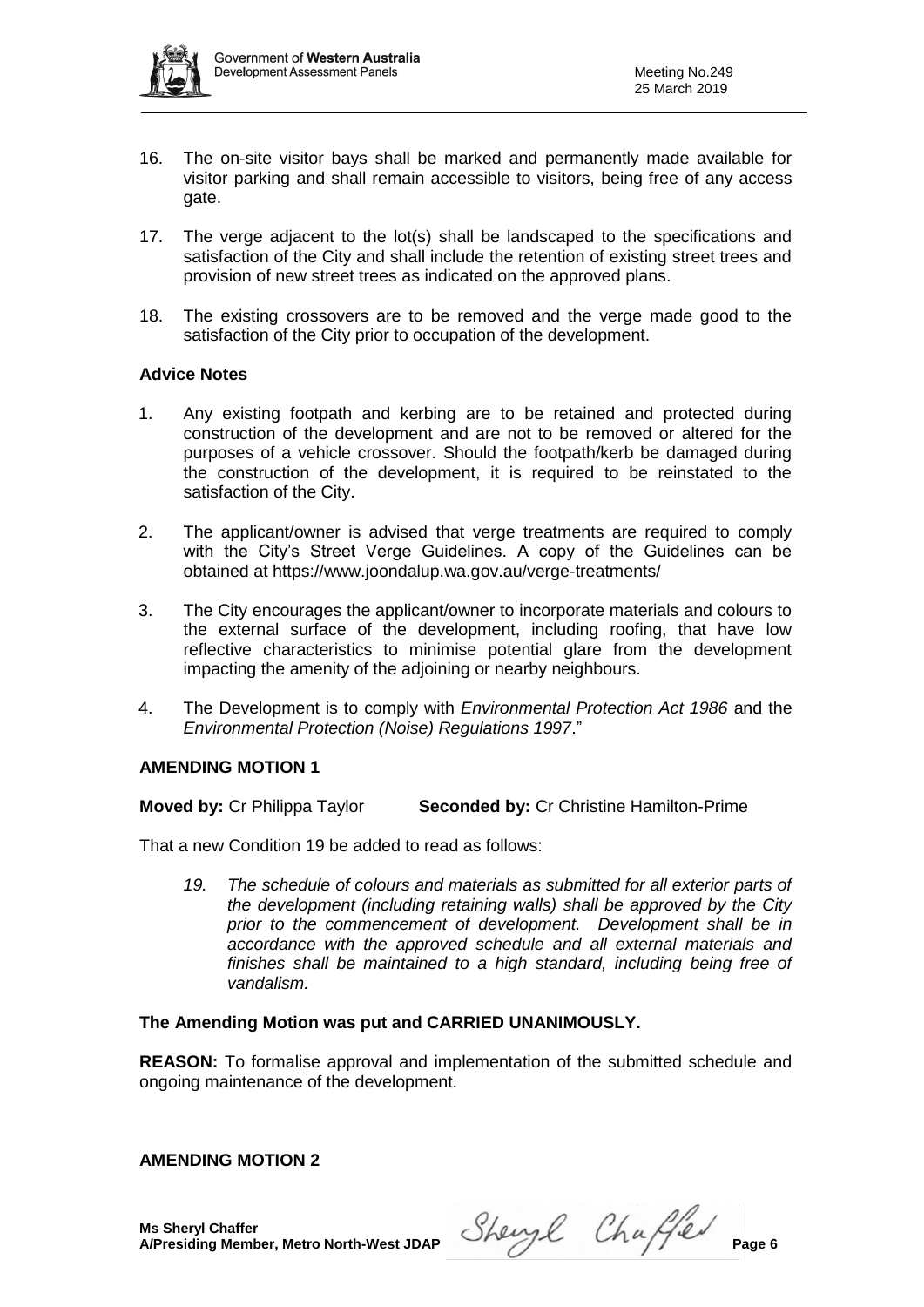

# **Moved by:** Mr Fred Zuideveld **Seconded by:** Ms Sheryl Chaffer

*The following amendments were made en bloc:*

- (i) That a new Condition 20 be added to read as follows:
	- *20. A Waste Management Plan indicating the method of rubbish collection shall be submitted to the City prior to the commencement of development and approved by the City prior to the occupation of the development. All rubbish collection shall be in accordance with the approved Waste Management Plan.*

**REASON:** To formalize approval and implementation of the waste management plan, including any revisions arising from further consultation with the City regarding the potential to service the bins directly onsite.

- (ii) That a new Advice Note 5 be added to read as follows:
	- *5. With respect to the Waste Management Plan, in liaison with the City, consideration is to be given to the ability for waste to be collected onsite and deleting the hardstand area on the verge if practical.*

**REASON:** To advise the applicant that, with further consultation with the City, it may be possible and preferable for small waste trucks to be used to service the waste bins directly onsite.

### **The Amending Motion was put and CARRIED UNANIMOUSLY.**

# **REPORT RECOMMENDATION (AS AMENDED)**

That the Metro North-West JDAP resolves to:

**Approve** DAP Application reference DAP/18/01518 and accompanying plans (Attachment 3) in accordance with Clause 68 of the *Planning and Development (Local Planning Schemes) Regulations 2015*, the *Metropolitan Region Scheme* and the City of Joondalup *Local Planning Scheme No*. 3 subject to the following conditions:

- 1. This approval relates to the 12 multiple dwelling development only and development shall be undertaken in accordance with the approved plan(s), any other supporting information and conditions of approval. It does not relate to any other development on the lot.
- 2. The lots included within the application shall be granted approval for amalgamation prior to commencement of development and amalgamation concluded prior to occupancy certification.
- 3. All development shall be contained within the property boundaries.
- 4. All stormwater shall be collected on-site and disposed of in a manner acceptable to the City.
- 5. The parking areas, driveway and crossover are to be designed and constructed to the satisfaction of the City prior to occupation of the development, and thereafter maintained to the satisfaction of the City.

**A/Presiding Member, Metro North-West JDAP** Shevyl Chaffeld Page 7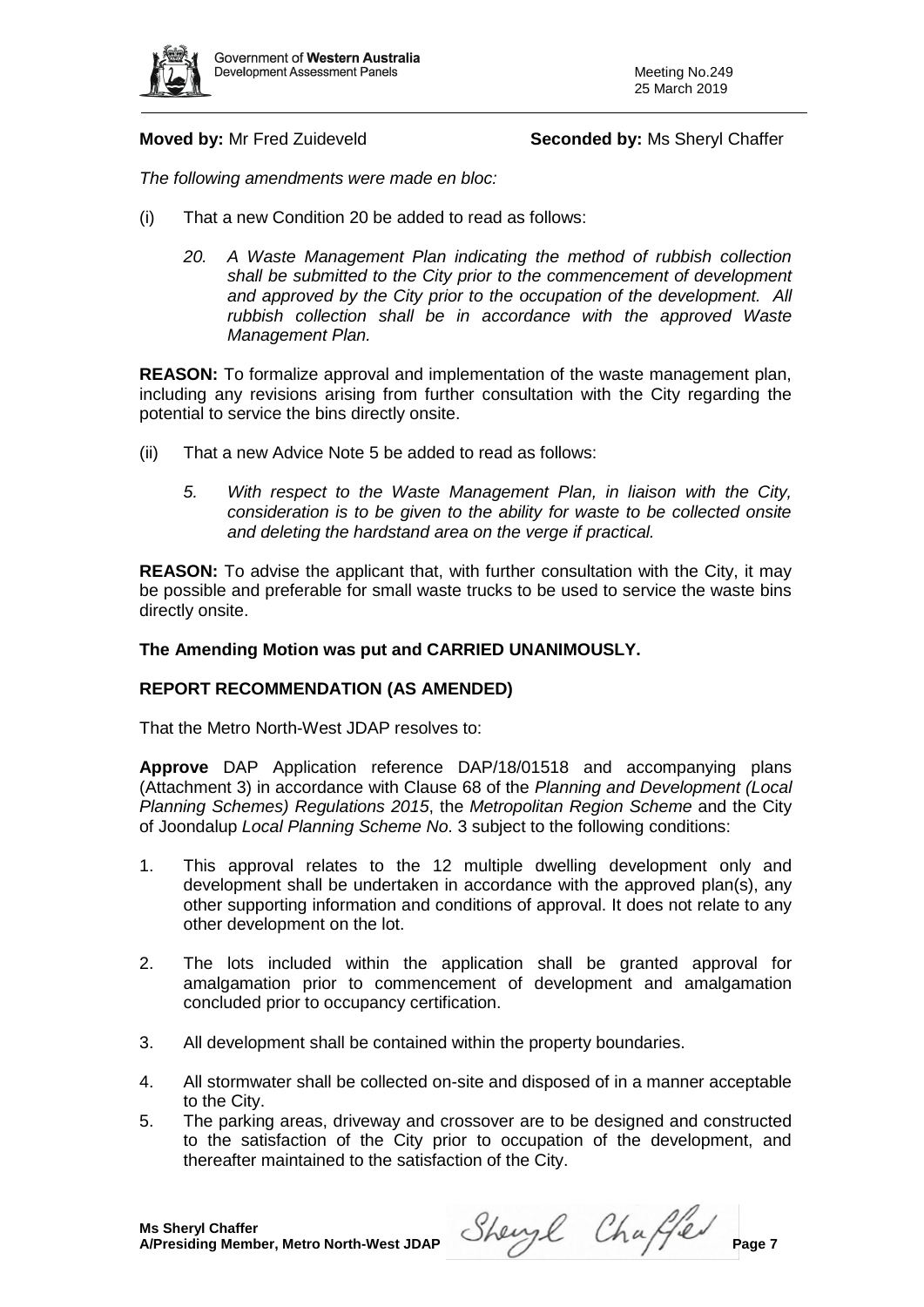

- 6. The car parking bays, driveways and access points shown on the approved plans are to be designed, constructed drained and marked in accordance with the Australian Standard for Off-street Car Parking (AS/NZS2890.1 2004), Offstreet Parking for People with Disabilities (AS/NZS2890.6 209) and Off-street Commercial Vehicle Facilities (AS2890.2:2002), prior to the occupation of the development. These bays are to be thereafter maintained to the satisfaction of the City.
- 7. A Construction Management Plan being submitted and approved prior to the commencement of development. The management plan shall detail how it is proposed to manage:
	- all forward works for the site;
	- the delivery of materials and equipment to the site;
	- the storage of materials and equipment on the site;
	- the parking arrangements for the contractors and subcontractors;
	- the management of dust during the construction process;
	- other matters likely to impact on the surrounding properties;

and works shall be undertaken in accordance with the approved Construction Management Plan.

- 8. Any bicycle parking facilities provided should be designed in accordance with the Australian Standard for Off-street Car parking – Bicycles (AS2890.3-1993). If the development is to include bicycle parking, details of bicycle parking area(s) shall be provided to and approved by the City prior to the commencement of construction.
- 9. Lighting shall be installed along all driveways and pedestrian pathways and in all common service areas prior to the development first being occupied, to the satisfaction of the City. A lighting plan shall be submitted to the City for approval prior to the commencement of construction.
- 10. A detailed landscaping plan shall be submitted to, and approved by, the City prior to the commencement of development. The plan is to address the applicable deemed-to-comply requirements and/or design principles of Clause 6.3.2 of the Residential Design Codes, indicate the proposed landscaping treatment(s) of the subject site and the adjoining road verge(s), and shall:
	- Be drawn at an appropriate scale of either 1:100, 1:200 or 1:500;
	- Provide all details relating to paving, treatment of verges and tree planting in the car park;
	- Show spot levels and/or contours of the site;
	- Indicate any natural vegetation to be retained and the proposed manner in which this will be managed;
	- Be based on water sensitive urban design principles to the satisfaction of the City;
	- Be based on Designing out Crime principles to the satisfaction of the City; and
	- Show all irrigation design details.
- 11. Landscaping and reticulation shall be established in accordance with the approved landscaping plan, Australian Standards and best trade practice prior to

**A/Presiding Member, Metro North-West JDAP Page 8**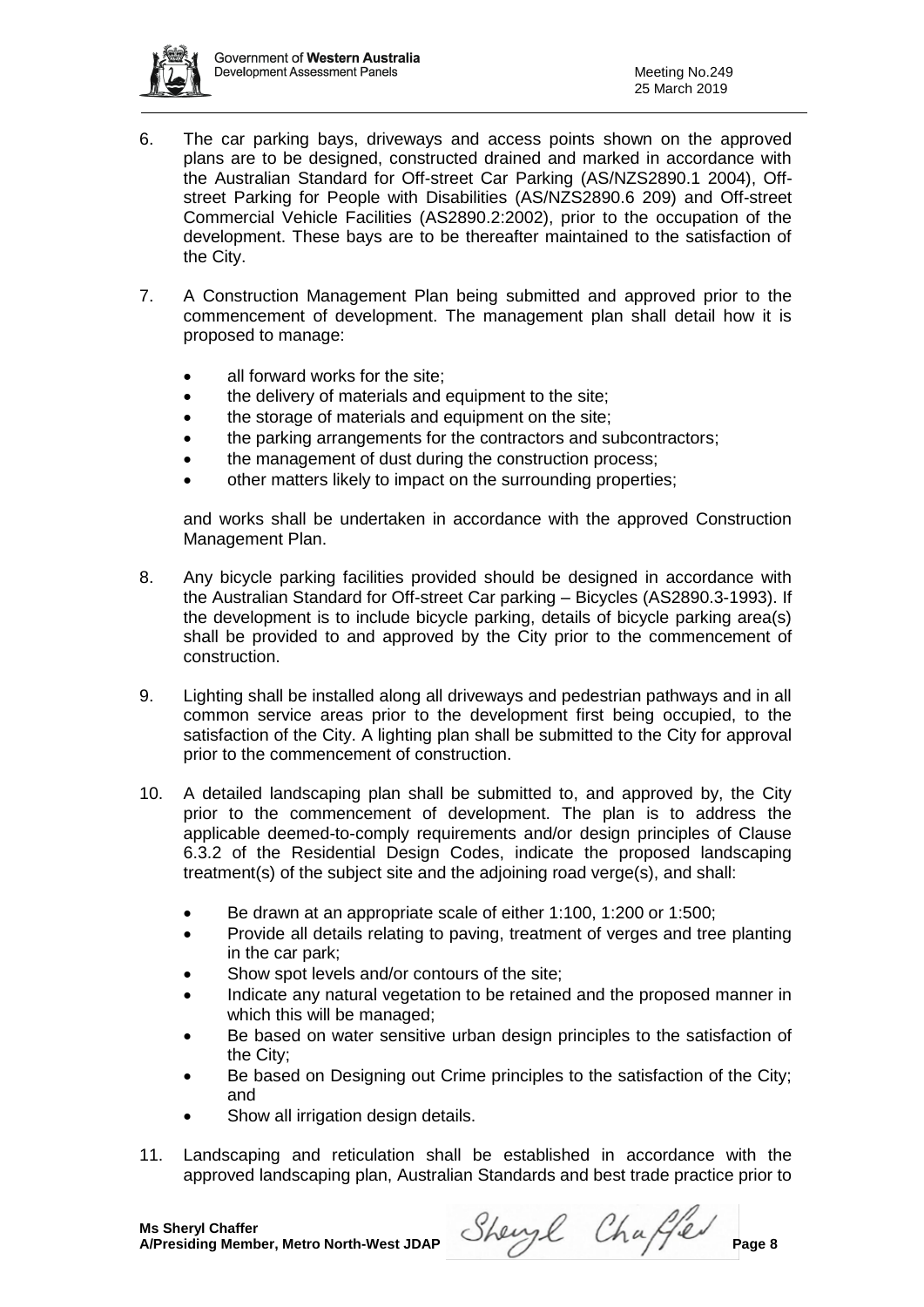

the development first being occupied and thereafter maintained to the satisfaction of the City.

- 12. Prior to occupation of the dwellings, each dwelling shall be provided with an adequate area for clothes drying facilities that is screened from view from the street to the satisfaction of the City.
- 13. Any roof mounted or freestanding plant or equipment such as air conditioning units, satellite dishes or radio masts to be located and screened so as not to be visible from beyond the boundaries of the development site, prior to the occupation of the building(s) to the satisfaction of the City.
- 14. Boundary walls and retaining walls shall be of a clean finish and made good to the satisfaction of the City.
- 15. The infill to the front fencing, as indicated on the approved plans, shall be visually permeable (as defined in the Residential Design Codes).
- 16. The on-site visitor bays shall be marked and permanently made available for visitor parking and shall remain accessible to visitors, being free of any access gate.
- 17. The verge adjacent to the lot(s) shall be landscaped to the specifications and satisfaction of the City and shall include the retention of existing street trees and provision of new street trees as indicated on the approved plans.
- 18. The existing crossovers are to be removed and the verge made good to the satisfaction of the City prior to occupation of the development.
- 19. The schedule of colours and materials as submitted for all exterior parts of the development (including retaining walls) shall be approved by the City prior to the commencement of development. Development shall be in accordance with the approved schedule and all external materials and finishes shall be maintained to a high standard, including being free of vandalism.
- 20. A Waste Management Plan indicating the method of rubbish collection shall be submitted to the City prior to the commencement of development and approved by the City prior to the occupation of the development. All rubbish collection shall be in accordance with the approved Waste Management Plan.

# **Advice Notes**

- 1. Any existing footpath and kerbing are to be retained and protected during construction of the development and are not to be removed or altered for the purposes of a vehicle crossover. Should the footpath/kerb be damaged during the construction of the development, it is required to be reinstated to the satisfaction of the City.
- 2. The applicant/owner is advised that verge treatments are required to comply with the City's Street Verge Guidelines. A copy of the Guidelines can be obtained at<https://www.joondalup.wa.gov.au/verge-treatments/>
- 3. The City encourages the applicant/owner to incorporate materials and colours to the external surface of the development, including roofing, that have low

**A/Presiding Member, Metro North-West JDAP** Sherry Chaffed Page 9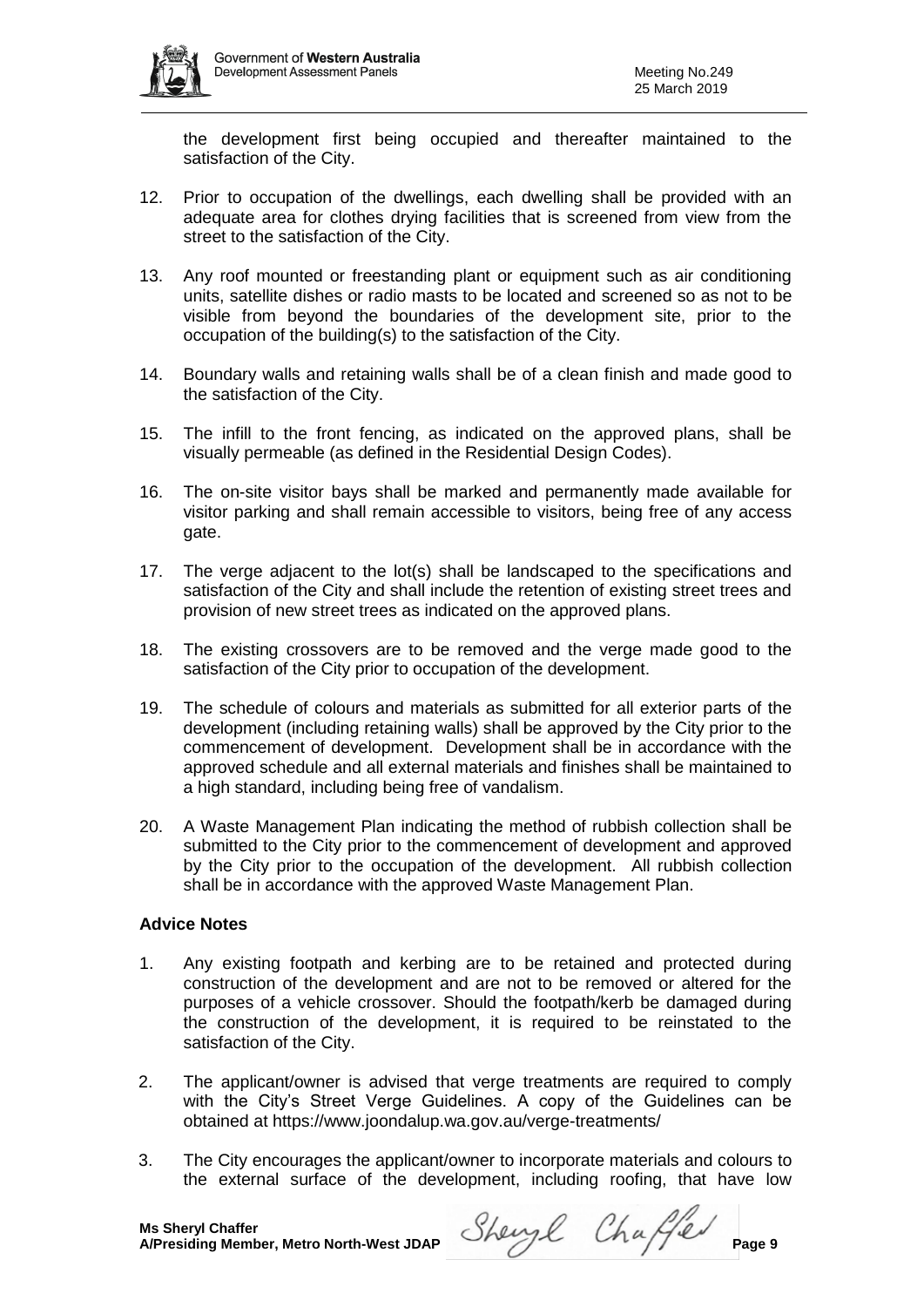

reflective characteristics to minimise potential glare from the development impacting the amenity of the adjoining or nearby neighbours.

- 4. The Development is to comply with *Environmental Protection Act 1986* and the *Environmental Protection (Noise) Regulations 1997*."
- 5. With respect to the Waste Management Plan, in liaison with the City, consideration is to be given to the ability for waste to be collected onsite and deleting the hardstand area on the verge if practical.

### **The Report Recommendation (as amended) was put and CARRIED UNANIMOUSLY.**

**REASON:** In accordance with details contained in the Responsible Authority Report and Amending Motions.

### **PROCEDURAL MOTION**

**Moved by:** Mr Sheryl Chaffer **Seconded by:** Mr Chris Antill

That the meeting be adjourned for a period of 5 minutes.

### **The Procedural Motion was put and CARRIED UNANIMOUSLY.**

The meeting was adjourned at 12:03pm The meeting was reconvened at 12:08pm

**REASON:** To allow the members a short break between each item and for members of the public and applicants of item 8.1 to leave the meeting room.

Applicant: Harden Jones Architects

**8.2** Property Location: Lot 96 & 97 (9 & 11) Davallia Road, Duncraig Development Description: Multiple Apartment Dwellings Owner: Ms Magdalena Korycka, Mr Mark Grynglas, Ms Ewa Harwas, Mr John Harwas

Responsible Authority: City of Joondalup DAP File No: DAP/18/01536

# **REPORT RECOMMENDATION**

**Moved by:** Cr Christine Hamilton-Prime **Seconded by:** Mr Chris Antill

**Ms Sheryl Chaffer**<br>A/Presiding Member, Metro North-West JDAP Sherry Chafel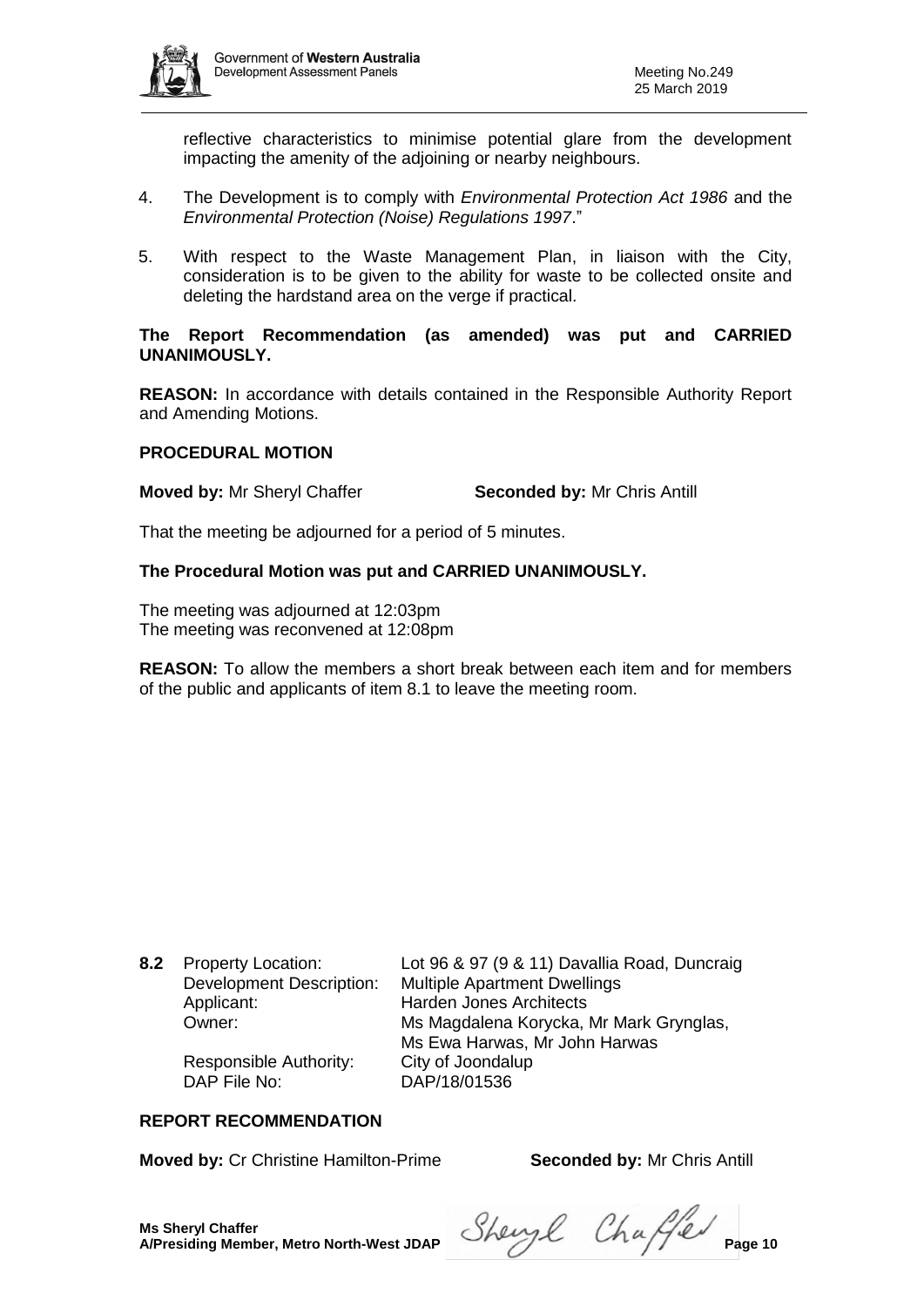

That the Metro North-West JDAP resolves to:

**Refuse** DAP Application reference DAP/18/01536 and accompanying plans (Attachment 2) in accordance with Clause 68 of Schedule 2 (Deemed Provisions) of the *Planning and Development (Local Planning Schemes) Regulations 2015*, the *Metropolitan Region Scheme* and the provisions of the *City of Joondalup Local Planning Scheme No. 3*, for the following reasons:

- 1. The proposal is not considered to meet the design principles of part 6.1.1 (Building size) of the Residential Design Codes of WA, resulting in an undue impact of bulk which is inconsistent with the existing and future desired built form of the locality.
- 2. The proposal is not considered to meet the design principles of part 6.1.2 (Building height) of the Residential Design Codes of WA, resulting in an adverse impact on the amenity of the adjoining properties and streetscape.
- 3. The proposal is not considered to meet the design principles of part 6.1.3 (Street setbacks) of the Residential Design Codes of WA, resulting in undue bulk that does not contribute to the desired streetscape.
- 4. The proposal is not considered to meet the design principles of part 6.1.4 (Lot boundary setbacks) of the Residential Design Codes of WA, resulting in undue bulk as viewed from the adjoining properties.
- 5. The proposal is not considered to meet the design principles of part 6.4.2 (Solar access for adjoining sites) of the Residential Design Codes of WA, resulting in undue overshadowing of the adjoining property's indoor and outdoor living areas.
- 6. The proposal is not considered to meet the design principles of part 6.3.4 (Design of car parking spaces) of the Residential Design Codes of WA, resulting in visitor parking that is not conveniently located.
- 7. The proposal does not satisfy the matters to be considered under clause 67(c), clause 67(m), clause 67(n) and clause (u)(iii) of Schedule 2, Part 9 of the Planning and Development (Local Planning Schemes) Regulations 2015, as:
	- i. the proposal is not consistent with Schedule 1 Design Principles of *State Planning Policy 7: Design of the Built Environment* as the massing and height of the development is not appropriate to its setting and does not successfully negotiate between existing built form and the intended future character of the local area;
	- ii. the appearance of the development is not compatible with development on adjoining land and on other land in the locality from the perspective of height, bulk and scale;
	- iii. the development has a detrimental impact on the character of the locality due to its height, bulk and scale;
	- iv. the cumulative impact of the discretions sought in relation to building size, building height, street setback lot boundary setbacks and solar access for

**Ms Sheryl Chaffer**<br>A/Presiding Member, Metro North-West JDAP Sherry Chafel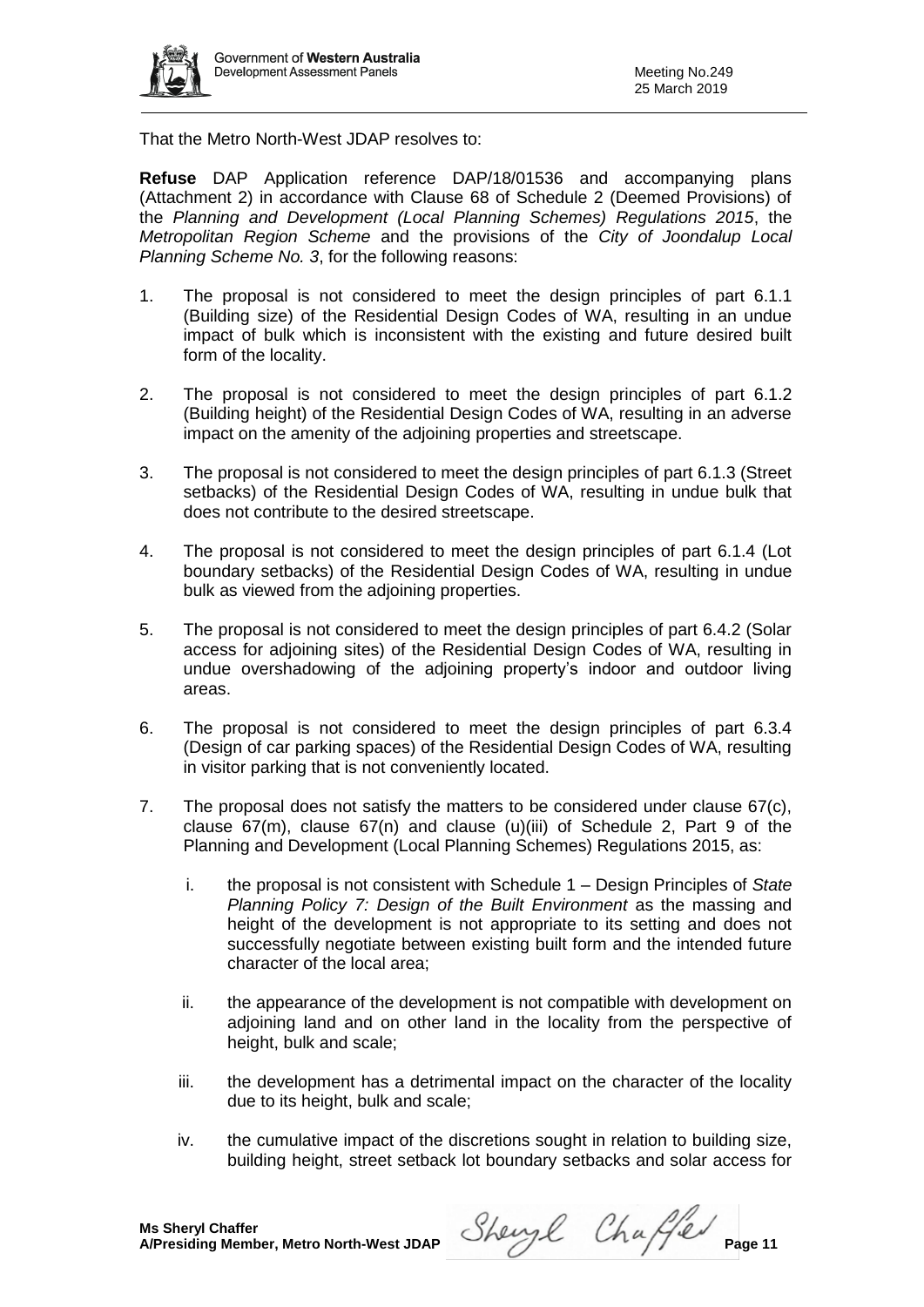

adjoining sites result in a development which is considered greater than what the site should accommodate;

v. the collection of waste is unsatisfactory and poses an increased traffic risk.

### **AMENDING MOTION 1**

**Moved by:** Mr Chris Antill **Seconded by:** Cr Christine Hamilton-Prime

That Refusal Reason 7, point (i) be amended to read as follows:

*i. the proposal is not consistent with Schedule 1 – Design Principles of State Planning Policy 7: Design of the Built Environment as the massing and height of the development is not appropriate to its setting and does not successfully negotiate provide an appropriate transition between existing built form and the intended future character of the local area;*

**The Amending Motion was put and CARRIED UNANIMOUSLY.** 

**REASON:** To provide greater clarity to the intent of the refusal reason.

# **AMENDING MOTION 2**

**Moved by:** Mr Chris Antill **Seconded by:** Cr Christine Hamilton-Prime

That Refusal Reason 7, point (ii) be amended to read as follows:

*ii. the appearance of the development is not compatible with development on adjoining land and on other land in the locality from the perspective of height, bulk, scale and form;*

### **The Amending Motion was put and CARRIED (3/2).**

- For: Mr Chris Antill Cr Christine Hamilton-Prime Cr Philippa Taylor
- Against: Ms Sheryl Chaffer Mr Fred Zuideveld

**REASON:** The panel, in the majority, considered the current form of the development, specifically the flat roof and horizontal emphasis of the building, does not fit well with the residential character of the area.

# **REPORT RECOMMENDATION (AS AMENDED)**

*With the agreement of the Mover and Seconder, an administrative change was made to remove the word 'what' from refusal reason 7(iv).*

**Refuse** DAP Application reference DAP/18/01536 and accompanying plans (Attachment 2) in accordance with Clause 68 of Schedule 2 (Deemed Provisions) of the *Planning and Development (Local Planning Schemes) Regulations 2015*, the *Metropolitan Region Scheme* and the provisions of the *City of Joondalup Local Planning Scheme No. 3*, for the following reasons:

**A/Presiding Member, Metro North-West JDAP Page 12**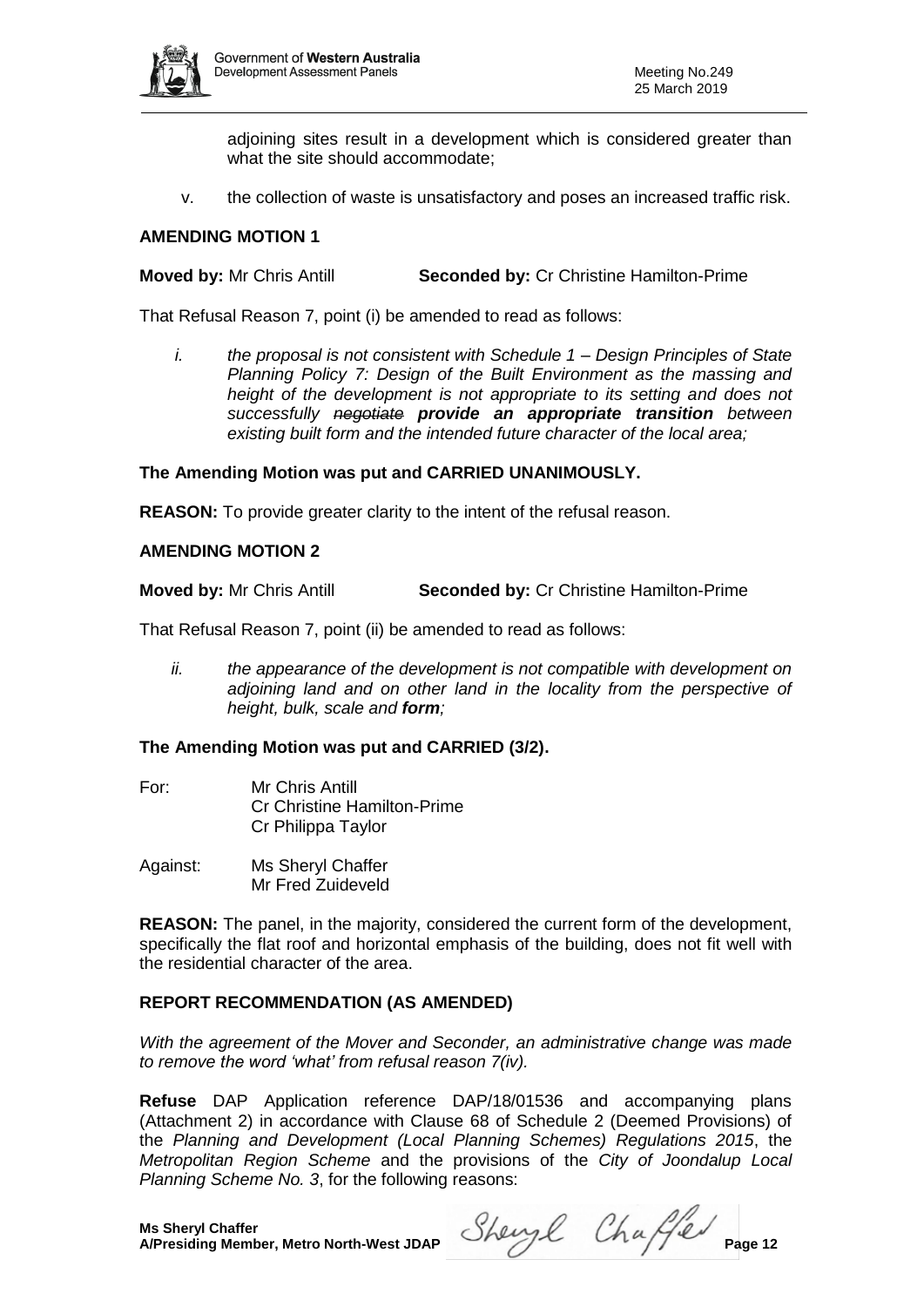

- 1. The proposal is not considered to meet the design principles of part 6.1.1 (Building size) of the Residential Design Codes of WA, resulting in an undue impact of bulk which is inconsistent with the existing and future desired built form of the locality.
- 2. The proposal is not considered to meet the design principles of part 6.1.2 (Building height) of the Residential Design Codes of WA, resulting in an adverse impact on the amenity of the adjoining properties and streetscape.
- 3. The proposal is not considered to meet the design principles of part 6.1.3 (Street setbacks) of the Residential Design Codes of WA, resulting in undue bulk that does not contribute to the desired streetscape.
- 4. The proposal is not considered to meet the design principles of part 6.1.4 (Lot boundary setbacks) of the Residential Design Codes of WA, resulting in undue bulk as viewed from the adjoining properties.
- 5. The proposal is not considered to meet the design principles of part 6.4.2 (Solar access for adjoining sites) of the Residential Design Codes of WA, resulting in undue overshadowing of the adjoining property's indoor and outdoor living areas.
- 6. The proposal is not considered to meet the design principles of part 6.3.4 (Design of car parking spaces) of the Residential Design Codes of WA, resulting in visitor parking that is not conveniently located.
- 7. The proposal does not satisfy the matters to be considered under clause 67(c), clause 67(m), clause 67(n) and clause (u)(iii) of Schedule 2, Part 9 of the Planning and Development (Local Planning Schemes) Regulations 2015, as:
	- i. the proposal is not consistent with Schedule 1 Design Principles of State Planning Policy 7: Design of the Built Environment as the massing and height of the development is not appropriate to its setting and does not successfully provide an appropriate transition between existing built form and the intended future character of the local area;
	- ii. the appearance of the development is not compatible with development on adjoining land and on other land in the locality from the perspective of height, bulk, scale and form;
	- iii. the development has a detrimental impact on the character of the locality due to its height, bulk and scale;
	- iv. the cumulative impact of the discretions sought in relation to building size, building height, street setback lot boundary setbacks and solar access for adjoining sites result in a development which is considered greater than the site should accommodate;
	- v. the collection of waste is unsatisfactory and poses an increased traffic risk.

# **The Report Recommendation (as amended) was put and CARRIED (4/1).**

For: Mr Chris Antill Mr Fred Zuideveld

Ms Sheryl Chaffer<br>A/Presiding Member, Metro North-West JDAP Sherryl Chaffer